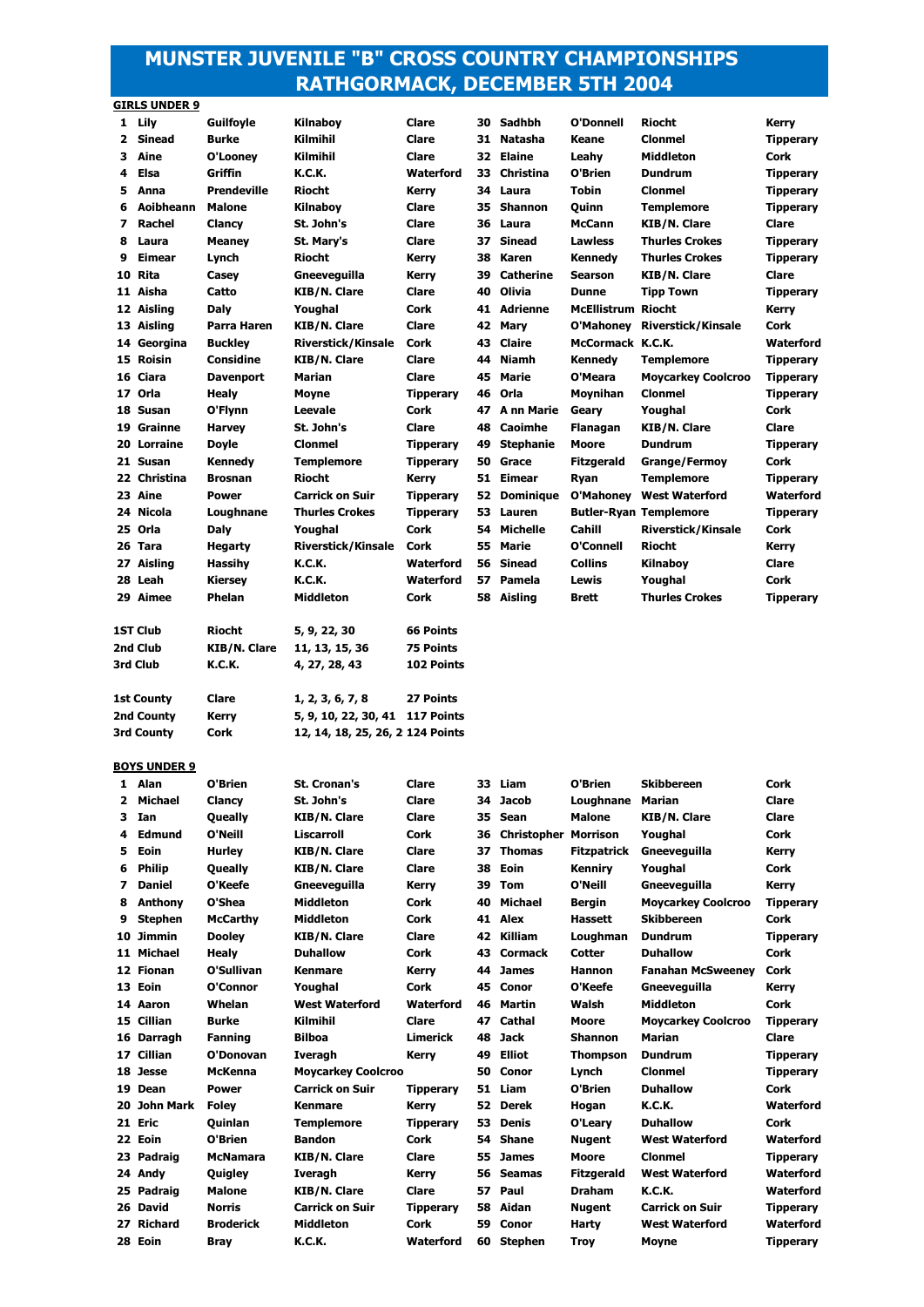|              | 29 Darragh                    | <b>Foley</b>                       | <b>Carrick on Suir</b>                                  | Tipperary                            |          | 61 Risteard        | <b>Mulcahy</b>             | Youghal                        | Cork                          |
|--------------|-------------------------------|------------------------------------|---------------------------------------------------------|--------------------------------------|----------|--------------------|----------------------------|--------------------------------|-------------------------------|
|              | 30 Cathal                     | Moore                              | <b>Bilboa</b>                                           | Limerick                             |          | 62 Padraig         | <b>Troy</b>                | <b>Moyne</b>                   | <b>Tipperary</b>              |
|              | 31 Aidan<br>32 Sean           | <b>Comerford</b><br><b>Moloney</b> | <b>K.C.K.</b>                                           | <b>Waterford</b>                     |          | 63 Seamie          | Lysaght                    | <b>Fanahan McSweeney</b>       | Cork                          |
|              |                               |                                    | Moyne                                                   | <b>Tipperary</b>                     |          |                    |                            |                                |                               |
|              | 1ST Club                      | <b>KIB/N. Clare</b>                | 3, 5, 6, 10                                             | 24 Points                            |          |                    |                            |                                |                               |
|              | 2nd Club                      | Middleton                          | 8, 9, 27, 46                                            | 90 Points                            |          |                    |                            |                                |                               |
|              | 3rd Club                      | Gneevguilla                        | 7, 37, 39, 45                                           | 128 Points                           |          |                    |                            |                                |                               |
|              |                               |                                    |                                                         |                                      |          |                    |                            |                                |                               |
|              | <b>1st County</b>             | Clare                              | 1, 2, 3, 5, 6, 10                                       | 27 Points                            |          |                    |                            |                                |                               |
|              | 2nd County<br>3rd County      | Cork<br>Kerry                      | 4, 8, 9, 11, 13, 22<br>7, 12, 17, 20, 24, 37 117 Points | <b>67 Points</b>                     |          |                    |                            |                                |                               |
|              |                               |                                    |                                                         |                                      |          |                    |                            |                                |                               |
|              | <b>GIRLS UNDER 11</b>         |                                    |                                                         |                                      |          |                    |                            |                                |                               |
|              | 1 Elaine                      | Clancy                             | <b>KIB/N. Clare</b>                                     | <b>Clare</b>                         |          | 52 Ciara           | <b>Scanlon</b>             | <b>West Waterford</b>          | Waterford                     |
| $\mathbf{2}$ | <b>Sinead</b>                 | <b>Broderick</b>                   | <b>Middleton</b>                                        | Cork                                 | 53       | Eilis              | Lynch                      | <b>Riocht</b>                  | Kerry                         |
| 3            | Karen                         | <b>Dromey</b>                      | <b>West Muskerry</b>                                    | Cork                                 | 54       | Hannah             | Ni Scannail                | <b>West Muskerry</b>           | Cork                          |
| 4<br>5       | <b>Claire</b><br><b>Niamh</b> | <b>Lawless</b><br><b>Blackburn</b> | <b>Thurles Crokes</b><br><b>Bilboa</b>                  | <b>Tipperary</b><br><b>Limerick</b>  | 55<br>56 | Sarah<br>Ciara     | Harte<br><b>Fanning</b>    | <b>Skibbereen</b>              | Cork                          |
| 6            | Phil                          | <b>Healy</b>                       | <b>Bandon</b>                                           | Cork                                 | 57       | Kate               | <b>Hickey</b>              | Moyne<br><b>West Waterford</b> | <b>Tipperary</b><br>Waterford |
| 7            | <b>Claire</b>                 | Hogan                              | <b>Clonmel</b>                                          | <b>Tipperary</b>                     | 58       | Kate               | Coonan                     | St. Flannan's                  | <b>Tipperary</b>              |
| 8            | <b>Roisin</b>                 | O'Looney                           | Kilmihil                                                | Clare                                | 59       | Bernie             | <b>Bergin</b>              | <b>Moycarkey Coolcroo</b>      | <b>Tipperary</b>              |
| 9            | Mairead                       | O'Neill                            | Gneeveguilla                                            | Kerry                                | 60       | <b>Barbara</b>     | <b>Browne</b>              | <b>Riocht</b>                  | Kerry                         |
|              | 10 Lucy Howard Jones          |                                    | <b>B.I.A.C.</b>                                         | Cork                                 |          | 61 Emer            | Kennedy                    | <b>Thurles Crokes</b>          | <b>Tipperary</b>              |
|              | 11 Christina                  | <b>McGrath</b>                     | <b>Grange/Fermoy</b>                                    | Cork                                 |          | 62 Catriona        | Hayes                      | <b>Moycarkey Coolcroo</b>      | <b>Tipperary</b>              |
|              | 12 Denise                     | <b>Sutton</b>                      | St. Flannan's                                           | <b>Tipperary</b>                     | 63       | <b>Christine</b>   | Malone                     | <b>Ennis Track</b>             | Clare                         |
|              | 13 Chloe                      | Curtin                             | Kilnaboy                                                | Clare                                |          | 64 Yvonne          | <b>Burgoyne</b>            | <b>West Muskerry</b>           | Cork                          |
|              | 14 Elaine                     | Hogan                              | St. Mary's                                              | Clare                                |          | 65 Toni            | <b>Chatterton</b>          | <b>Bandon</b>                  | Cork                          |
|              | 15 Grainne                    | <b>Twomey</b>                      | <b>West Muskerry</b>                                    | Cork                                 | 66       | Patricia           | Curtin                     | Youghal                        | Cork                          |
|              | 16 Niamh                      | O'Connell<br>O'Brien               | <b>Riocht</b><br><b>Duhallow</b>                        | Kerry<br>Cork                        | 67<br>68 | Niamh<br>Orla      | Daly<br>O'Connor           | Youghal                        | Cork<br>Clare                 |
|              | 17 Aisling<br>18 Aisling      | <b>Shannon</b>                     | <b>Ennis Track</b>                                      | Clare                                | 69       | Lisa               | <b>Reidy</b>               | Kilnaboy<br>Kilnaboy           | Clare                         |
|              | 19 Claire                     | O'Brien                            | <b>B.I.A.C.</b>                                         | Cork                                 | 70       | Kate               | <b>Bergin</b>              | <b>Moycarkey Coolcroo</b>      | <b>Tipperary</b>              |
|              | 20 Colleen                    | <b>Breen</b>                       | <b>Riocht</b>                                           | Kerry                                | 71       | <b>Shauna</b>      | Keniry                     | Youghal                        | Cork                          |
|              | 21 Meabh                      | Hogan                              | <b>Ennis Track</b>                                      | Clare                                | 72       | Eileen             | <b>Dineen</b>              | Gneeveguilla                   | Kerry                         |
|              | 22 Jennifer                   | <b>Barry</b>                       | <b>Grange/Fermoy</b>                                    | Cork                                 | 73       | Peg                |                            | <b>McSweenev West Muskerry</b> | Cork                          |
|              | 23 Sarah                      | <b>Dunne</b>                       | <b>Thurles Crokes</b>                                   | <b>Tipperary</b>                     |          | 74 Aisling         | Loughman                   | <b>Dundrum</b>                 | <b>Tipperary</b>              |
|              | 24 Marian                     | Curtin                             | <b>KIB/N. Clare</b>                                     | Clare                                | 75       | Cora               | <b>Doyle</b>               | <b>Moyne</b>                   | <b>Tipperary</b>              |
|              | 25 Sarah                      | <b>Meaney</b>                      | St. Mary's                                              | Clare                                |          | 76 Sinead          | Ni. Mhurchu Tipp Town      |                                | <b>Tipperary</b>              |
|              | 26 Kora                       | <b>Kerrane</b>                     | <b>Thurles Crokes</b>                                   | <b>Tipperary</b>                     | 77       | Natasha            | Quinlan                    | <b>Templemore</b>              | <b>Tipperary</b>              |
|              | 27 Marian                     | <b>Dinneen</b>                     | Gneeveguilla                                            | Kerry                                |          | 78 Rebecca         | <b>Crowe</b>               | Kilnaboy                       | Clare                         |
|              | 28 Ailish                     | <b>Brew</b>                        | St. John's                                              | Clare                                |          | 79 Shauna          | Landers                    | Youghal<br><b>B.I.A.C.</b>     | Cork                          |
|              | 29 Faye<br>30 Amy             | O'Brien<br>Crowe                   | Youghal<br><b>Tipp Town</b>                             | Cork<br><b>Tipperary</b>             | 80       | Una<br>81 Ali Rose | O'Mahoney<br>Sisk          | Youghal                        | Cork<br>Cork                  |
|              | 31 Aoife                      | Walsh                              | <b>Glenbower</b>                                        | Cork                                 | 82       | Claudia            | Loughnane                  | Marian                         | Clare                         |
|              | 32 Rebecca                    | Howard                             | <b>Grange/Fermoy</b>                                    | Cork                                 |          | 83 Aoibheann       | <b>Moore</b>               | <b>Templemore</b>              | <b>Tipperary</b>              |
|              | 33 Beverly                    | Mitchell                           | <b>Glenbower</b>                                        | Cork                                 | 84       | Muireann           | Kinnane                    | <b>Tipp Town</b>               | <b>Tipperary</b>              |
|              | 34 Andrea                     | Loughnane                          | <b>Thurles Crokes</b>                                   | <b>Tipperary</b>                     |          | 85 Anna            | O'Driscoll                 | <b>Bandon</b>                  | Cork                          |
|              | 35 Jennifer                   | Cahill                             | <b>Grange/Fermoy</b>                                    | Cork                                 | 86       | Niamh              | Hallahan                   | <b>Bandon</b>                  | Cork                          |
|              | 36 Martha                     | Lyons                              | <b>West Muskerry</b>                                    |                                      | 87       | Aideen             | <b>Butler</b>              | Leevale                        | Cork                          |
|              | 37 Emma                       | Lovell                             | <b>Bandon</b>                                           | Cork                                 |          | 88 Avril           | <b>McCormack Tipp Town</b> |                                | <b>Tipperary</b>              |
|              | 38 Colette                    | O'Leary                            | Kilnaboy                                                | Clare                                | 89       | Alison             | <b>Brennan</b>             | <b>Thurles Crokes</b>          | <b>Tipperary</b>              |
|              | 39 Ciara                      | Ryan                               | Kilnaboy                                                | Clare                                | 90       | Laura              | <b>McSweeney Bandon</b>    |                                | Cork                          |
|              | 40 Catriona                   | <b>Davenport</b>                   | Marian                                                  | Clare                                |          | 91 Michelle        | Guinan                     | <b>West Waterford</b>          | Waterford                     |
|              | 41 Rose M.<br>42 Rosemarie    | Egan<br>Hanifan                    | <b>Tipp Town</b><br><b>Thurles Crokes</b>               | <b>Tipperary</b><br><b>Tipperary</b> | 92<br>93 | Jay<br>Mary        | O'Leary<br>O'Flynn         | <b>B.I.A.C.</b><br>Middleton   | Cork<br>Cork                  |
|              | 43 Hannah                     | O'Sullivan                         | Gneeveguilla                                            | Kerry                                | 94       | Louise             | O'Neill                    | Glenbower                      | Cork                          |
|              | 44 Kerrie                     | <b>Dillon</b>                      | St. Mary's                                              | Limerick                             | 95       | Aisling            | Ni Bhraonair Ennis Track   |                                | Clare                         |
|              | 45 Catherine                  | <b>Moloney</b>                     | <b>Tipp Town</b>                                        | <b>Tipperary</b>                     |          | 96 Aine            | McCarthy                   | Thurles Crokes                 | <b>Tipperary</b>              |
|              | 46 Shauna                     | Hayden                             | <b>Moycarkey Coolcroo Tipperary</b>                     |                                      | 97       |                    |                            |                                | Cork                          |
|              | 47 Gillian                    | Murphy                             | Gneeveguilla                                            | <b>Kerry</b>                         |          | 98 Tammy           | Lyons                      | Youghal                        | Cork                          |
|              | 48 Siobhan                    | Cox                                | Youghal                                                 | Cork                                 | 99       | Maeve              | Moynihan                   | <b>Clonmel</b>                 | <b>Tipperary</b>              |
|              | 49 Emma                       | Nagle                              | KIB/N. Clare                                            | Clare                                |          | 100 Grainne        | White                      | <b>Dundrum</b>                 | <b>Tipperary</b>              |
|              | 50 Lisa                       | <b>Corbett</b>                     | <b>Ennis Track</b>                                      | Clare                                |          | 101 Siobhan        | <b>Nugent</b>              | <b>West Waterford</b>          | Waterford                     |
|              | 51 Edel                       | Keating                            | St. Mary's                                              | Limerick                             |          | 102 Elizabeth      | Mulcahy                    | Youghal                        | Cork                          |
|              | 1ST Club                      | Thurles Crokes 4, 23, 26, 34       |                                                         | 87 Points                            |          |                    |                            |                                |                               |
|              | 2nd Club                      | Grange/Fermoy 11, 22, 32, 35       |                                                         | 100 Points                           |          |                    |                            |                                |                               |
|              | 3rd Club                      | West Muskerry 3, 15, 36, 54        |                                                         | 108 Points                           |          |                    |                            |                                |                               |
|              |                               |                                    |                                                         |                                      |          |                    |                            |                                |                               |

**1st County Cork 2, 3, 6, 11, 10, 15, 47 Points**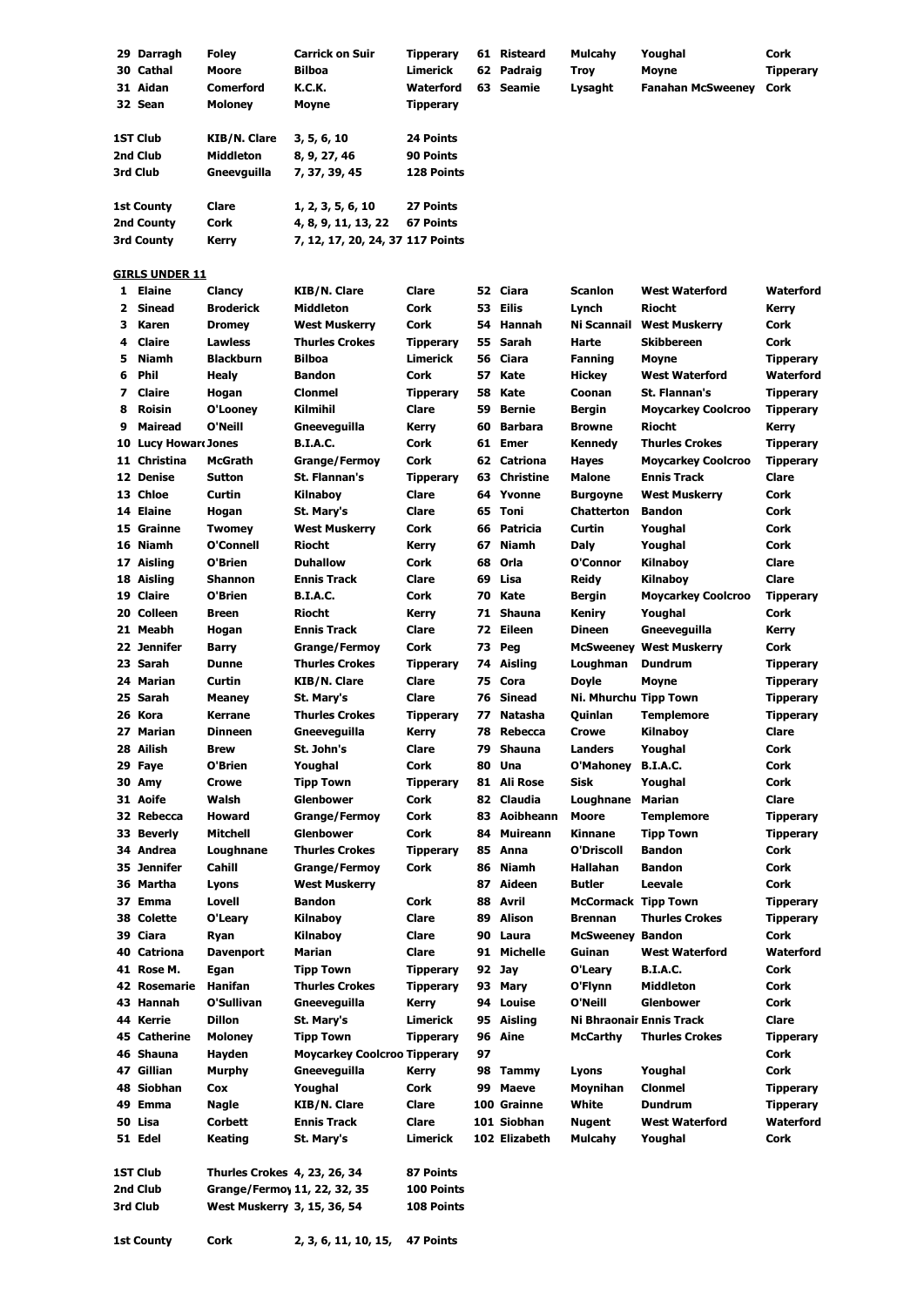| 2nd County | Clare            | 1, 8, 13, 14, 18, 21 75 Points  |  |
|------------|------------------|---------------------------------|--|
| 3rd County | <b>Tipperary</b> | 4, 7, 12, 23, 26, 30 102 Points |  |

#### **BOYS UNDER 11**

| 1 | <b>Jack</b>     | <b>Neylon</b>       | Marian                 | Clare            |    | 31 Kieran      | Leahy              | <b>Tipp Town</b>          | <b>Tipperary</b> |
|---|-----------------|---------------------|------------------------|------------------|----|----------------|--------------------|---------------------------|------------------|
| 2 | <b>Robbie</b>   | <b>Abrahams</b>     | Youghal                | <b>Cork</b>      |    | 32 Colin       | <b>Fitzpatrick</b> | <b>Middleton</b>          | Cork             |
| з | <b>James</b>    | <b>Murphy</b>       | <b>Clonmel</b>         | <b>Tipperary</b> | 33 | Kevin          | Cahill             | <b>Riverstick/Kinsale</b> | Cork             |
| 4 | <b>Michael</b>  | <b>McSweeney</b>    | <b>Middleton</b>       | <b>Cork</b>      | 34 | <b>Sheamie</b> |                    | Parra Haren KIB/N. Clare  | Clare            |
| 5 | Dan             | O'Keefe             | <b>Duhallow</b>        | <b>Cork</b>      | 35 | Eoin           | <b>Archer</b>      | <b>Middleton</b>          | <b>Cork</b>      |
| 6 | Dean            | Ryan                | <b>Templemore</b>      | <b>Tipperary</b> | 36 | <b>Thomas</b>  | <b>Chambers</b>    | <b>Riverstick/Kinsale</b> | Cork             |
| 7 | Gavin           | <b>Melican</b>      | St. John's             | Clare            | 37 | Stephen        | Ryan               | <b>Thurles Crokes</b>     | <b>Tipperary</b> |
| 8 | <b>Jonathan</b> | <b>Flynn</b>        | <b>K.C.K.</b>          | Waterford        | 38 | Reece          | <b>Maher</b>       | <b>Clonmel</b>            | <b>Tipperary</b> |
| 9 | <b>Darel</b>    | Ryan                | <b>Templemore</b>      | <b>Tipperary</b> | 39 | Ciaran         | <b>Maher</b>       | <b>Moycarkey Coolcroo</b> | <b>Tipperary</b> |
|   | 10 Sean         | Fogarty             | <b>Leevale</b>         | <b>Cork</b>      | 40 | <b>Edward</b>  | <b>Burgoyne</b>    | <b>West Muskerry</b>      | Cork             |
|   | 11 Peter        | <b>Mulhair</b>      | <b>Tipp Town</b>       | <b>Tipperary</b> |    | 41 Tom         | <b>Moloney</b>     | <b>Moyne</b>              | <b>Tipperary</b> |
|   | 12 Daniel       | <b>Colbert</b>      | <b>Middleton</b>       | <b>Cork</b>      |    | 42 Cormac      | <b>Hickey</b>      | <b>Riverstick/Kinsale</b> | Cork             |
|   | 13 Donal        | O'Dwyer             | <b>Dundrum</b>         | <b>Tipperary</b> | 43 | <b>Darragh</b> | <b>Sexton</b>      | <b>Glenbower</b>          | Cork             |
|   | 14 Declan       | Keniry              | St. John's             | Clare            | 44 | Evan           | <b>Coates</b>      | <b>Middleton</b>          | Cork             |
|   | 15 Danny        | <b>Colleran</b>     | <b>Ennis Track</b>     | Clare            | 45 | Evan           | Lynch              | <b>Clonmel</b>            | <b>Tipperary</b> |
|   | 16 John         | <b>Moloney</b>      | <b>Tipp Town</b>       | <b>Tipperary</b> | 46 | Fred           | <b>McElroy</b>     | <b>Riverstick/Kinsale</b> | Cork             |
|   | 17 Aidan        | <b>Scanlon</b>      | <b>Glenbower</b>       | <b>Cork</b>      | 47 | <b>Sean</b>    | Murphy             | St. John's                | Clare            |
|   | 18 Aaron        | Quigley             | Iveragh                | <b>Kerry</b>     | 48 | Timothy        | <b>McGrath</b>     | <b>West Waterford</b>     | Waterford        |
|   | 19 Cathal       | <b>McCarthy</b>     | <b>Middleton</b>       | <b>Cork</b>      | 49 | <b>Tom</b>     | O'Connor           | <b>Glenbower</b>          | Cork             |
|   | 20 Ronan        | Cooney              | <b>Marian</b>          | Clare            | 50 | <b>Joseph</b>  | <b>Neylon</b>      | <b>Marian</b>             | Clare            |
|   | 21 Cathal       | Ryan                | <b>Thurles Crokes</b>  | <b>Tipperary</b> | 51 | Paul           | O'Mahoney          | <b>B.I.A.C.</b>           | Cork             |
|   | 22 Lee          | Wall                | <b>Carrick on Suir</b> | <b>Tipperary</b> | 52 | Ciaran         | Hogan              | Youghal                   | Cork             |
|   | 23 Michael J.   | <b>Hamilton</b>     | <b>KIB/N. Clare</b>    | Clare            | 53 | Killian        | <b>Ansboro</b>     | Youghal                   | <b>Cork</b>      |
|   | 24 Michael      | <b>Maher</b>        | <b>Carrick on Suir</b> | <b>Tipperary</b> | 54 | Colin          | Lynch              | St. John's                | Clare            |
|   | 25 Daniel       | O'Leary             | Gneeveguilla           | <b>Kerry</b>     |    | 55 Dean        | <b>Malone</b>      | Youghal                   | Cork             |
|   | 26 Cormac       | <b>O'Mahoney</b>    | <b>B.I.A.C.</b>        | Cork             | 56 | <b>Niall</b>   | <b>Heagney</b>     | Kilnaboy                  | Clare            |
|   | 27 Ruadhan      | <b>Kearns Hayes</b> | <b>Belgooly</b>        | <b>Cork</b>      | 57 | <b>Brendan</b> | O'Leary            | Kilnaboy                  | Clare            |
|   | 28 Tony         | <b>Byrne</b>        | <b>Tipp Town</b>       | <b>Tipperary</b> | 58 | <b>Michael</b> | <b>Bradshaw</b>    | <b>Dundrum</b>            | <b>Tipperary</b> |
|   | 29 Conor        | <b>Crowley</b>      | Gneeveguilla           | Kerry            | 59 | Liam           | <b>Phillips</b>    | <b>Marian</b>             | Clare            |
|   | 30 Nollaig      | <b>Brophy</b>       | <b>Carrick on Suir</b> | <b>Tipperary</b> | 60 | <b>Thomas</b>  | Kenneally          | <b>Carrick on Suir</b>    | <b>Tipperary</b> |
|   |                 |                     |                        |                  |    |                |                    |                           |                  |
|   | 1ST Club        | <b>Midleton</b>     | 4, 12, 19, 32          | <b>67 Points</b> |    |                |                    |                           |                  |
|   | 2nd Club        | <b>Tipp Town</b>    | 11, 16, 28, 31         | 86 Points        |    |                |                    |                           |                  |
|   | 3rd Club        | St. John's          | 7, 14, 47, 54          | 122 Points       |    |                |                    |                           |                  |
|   |                 |                     |                        |                  |    |                |                    |                           |                  |
|   | 1st County      | Cork                | 2, 4, 5, 10, 12, 17    | <b>50 Points</b> |    |                |                    |                           |                  |
|   | 2nd County      | <b>Tipperary</b>    | 3, 6, 9, 11, 13, 16    | <b>58 Points</b> |    |                |                    |                           |                  |
|   | 3rd County      | <b>Clare</b>        | 1, 7, 14, 15, 20, 23   | <b>80 Points</b> |    |                |                    |                           |                  |
|   |                 |                     |                        |                  |    |                |                    |                           |                  |

## **GIRLS UNDER 13**

| 1.           | <b>Nakita</b>  | Savage               | Youghal                             | <b>Cork</b>      | 40 | Aine              | <b>Hurley</b>     | <b>KIB/N. Clare</b>   | Clare            |
|--------------|----------------|----------------------|-------------------------------------|------------------|----|-------------------|-------------------|-----------------------|------------------|
| $\mathbf{2}$ | <b>Kelly</b>   | <b>Hackett</b>       | <b>Moycarkey Coolcroo Tipperary</b> |                  | 41 | <b>Siobhan</b>    | Garrahy           | <b>KIB/N. Clare</b>   | Clare            |
| 3            | <b>Debbie</b>  | O'Keefe              | <b>Duhallow</b>                     | Cork             |    | 42 Aine           | <b>Hayes</b>      | <b>Skibbereen</b>     | Cork             |
| 4            | Lorraine       | O'Brien              | <b>Duhallow</b>                     | Cork             | 43 | Avril             | O'Driscoll        | <b>Skibbereen</b>     | Cork             |
| 5.           | <b>Joan</b>    | <b>Healy</b>         | <b>Bandon</b>                       | <b>Cork</b>      | 44 | <b>Denise</b>     | <b>Crowley</b>    | <b>Ballincollig</b>   | <b>Cork</b>      |
| 6            | <b>Nollaig</b> | <b>Butler</b>        | <b>Moyne</b>                        | <b>Tipperary</b> | 45 | Eve               | O'Mahoney         | <b>B.I.A.C.</b>       | Cork             |
| 7            | Lorraine       | <b>Scanlon</b>       | <b>Riocht</b>                       | Kerry            | 46 | Hannah            | <b>Shannon</b>    | <b>Skibbereen</b>     | Cork             |
| 8            | Maeve          | <b>Hackett</b>       | <b>Moycarkey Coolcroo Tipperary</b> |                  | 47 | <b>Michelle</b>   | <b>Malone</b>     | <b>KIB/N. Clare</b>   | Clare            |
| 9            | Orla           | <b>Scanlon</b>       | <b>St. Cronan's</b>                 | Clare            | 48 | <b>Natasha</b>    | <b>Barniville</b> | <b>Thurles Crokes</b> | <b>Tipperary</b> |
|              | 10 Gayle       | <b>Finn</b>          | <b>Duhallow</b>                     | Cork             | 49 | <b>Sinead</b>     | <b>Sexton</b>     | <b>KIB/N. Clare</b>   | Clare            |
|              | 11 Emma        | Carev                | <b>Thurles Crokes</b>               | <b>Tipperary</b> | 50 | Carol             | Kelly             | <b>Kilnabov</b>       | Clare            |
|              | 12 Fiona       | O'Sullivan           | <b>Beara</b>                        | <b>Cork</b>      | 51 | April             | <b>Duff</b>       | <b>West Waterford</b> | Waterford        |
|              | 13 Jade        | Looby                | <b>Clonmel</b>                      | <b>Tipperary</b> | 52 | <b>Sorcha</b>     | Loughnane         | <b>St. Cronan's</b>   | Clare            |
|              | 14 Ailish      | <b>Crowley</b>       | <b>Bandon</b>                       | <b>Cork</b>      | 53 | Orla              | Duggan            | <b>St. Cronan's</b>   | Clare            |
|              | 15 Una         | <b>Twohia</b>        | <b>Duhallow</b>                     | Cork             | 54 | Elaine            | <b>Hannon</b>     | <b>Marian</b>         | Clare            |
|              | 16 Christine   | <b>Neville</b>       | <b>B.I.A.C.</b>                     | Cork             | 55 | <b>Bernadette</b> | <b>Dineen</b>     | Gneeveguilla          | Kerry            |
|              | 17 Treasa      | <b>Shuilleabhain</b> | <b>Bantry</b>                       | <b>Cork</b>      | 56 | <b>Danielle</b>   | <b>Jackson</b>    | <b>Bandon</b>         | Cork             |
|              | 18 Breda       | Casev                | Gneeveguilla                        | Kerry            | 57 | <b>Michelle</b>   | <b>Dineen</b>     | <b>Skibbereen</b>     | Cork             |
|              | 19 Fawn        | <b>Guilfoyle</b>     | Kilnaboy                            | Clare            | 58 | <b>Elizabeth</b>  | Prout             | <b>Bandon</b>         | Cork             |
|              | 20 Ciara       | <b>Spillane</b>      | <b>Bantry</b>                       | Cork             | 59 | Shauna            | <b>Buttimer</b>   | <b>Bantry</b>         | Cork             |
|              | 21 Caroline    | <b>Sugrue</b>        | <b>Bandon</b>                       | Cork             | 60 | Marie             | <b>Collins</b>    | <b>St. Cronan's</b>   | Clare            |
|              | 22 Roisin      | <b>Movnihan</b>      | <b>Clonmel</b>                      | <b>Tipperary</b> | 61 | Marie             | <b>Doyle</b>      | Gneeveguilla          | Kerrv            |
|              | 23 Niamh       | <b>Donnellan</b>     | <b>Kilmihil</b>                     | Clare            | 62 | Louise            | <b>McGough</b>    | <b>Marian</b>         | Clare            |
|              | 24 Kate        | O'Brien              | St. Mary's                          | Clare            | 63 | Orla              | <b>Hickey</b>     | <b>Skibbereen</b>     | Cork             |
|              | 25 Cliona      | <b>Doyle</b>         | <b>Clonmel</b>                      | <b>Tipperary</b> | 64 | <b>Derbhla</b>    | Ryan              | <b>Dundrum</b>        | <b>Tipperary</b> |
|              | 26 Lorraine    | O'Brien              | <b>Bandon</b>                       | Cork             |    | 65 Sarah          | <b>Folev</b>      | <b>Tipp Town</b>      | <b>Tipperary</b> |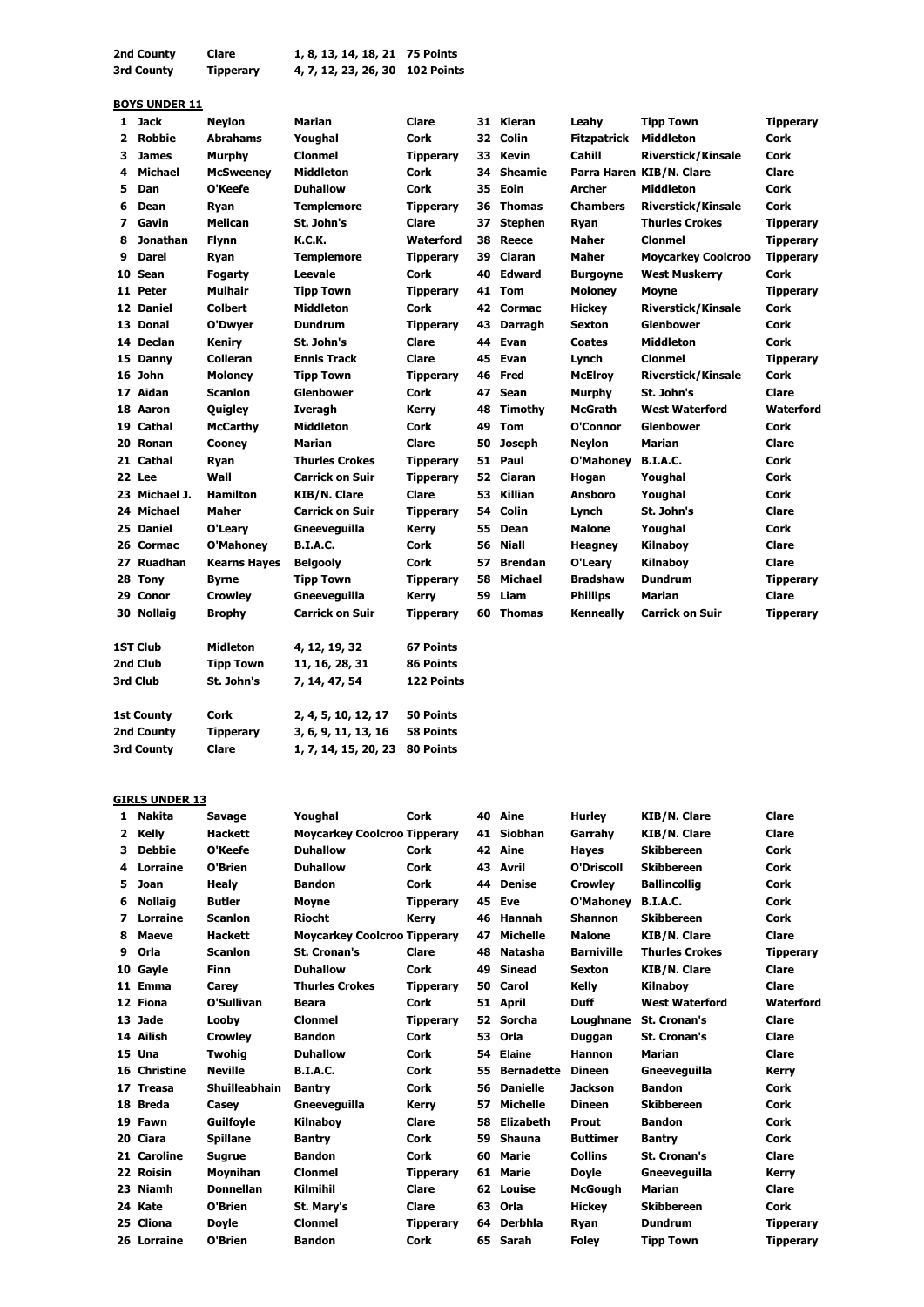| 27              | Sinead            | O'Shea          | Youghal             | Cork              | 66  | Eileen   | O'Dwyer                       | <b>Tipp Town</b>      | <b>Tipperary</b> |
|-----------------|-------------------|-----------------|---------------------|-------------------|-----|----------|-------------------------------|-----------------------|------------------|
|                 | 28 Niamh          | O'Donovan       | Iveragh             | Kerry             | 67  | Michelle | Hogan                         | Kilnaboy              | Clare            |
|                 | 29 Fiona          | <b>McNamara</b> | <b>Dooneen</b>      | Limerick          |     | 68 Aoife | <b>McCormack Ballincollig</b> |                       | Cork             |
|                 | 30 Aisling        | O'Leary         | Gneeveguilla        | Kerry             | 69  | Sinead   | <b>Fitzgerald</b>             | <b>West Waterford</b> | <b>Waterford</b> |
|                 | 31 Niamh          | Ryan            | <b>Templemore</b>   | <b>Tipperary</b>  | 70  | Shauna   | <b>Brett</b>                  | <b>Thurles Crokes</b> | <b>Tipperary</b> |
|                 | 32 Niamh          | Cahill          | <b>St. Cronan's</b> | Clare             |     | 71 April | <b>Philpott</b>               | <b>B.I.A.C.</b>       | Cork             |
|                 | 33 Andrea         | <b>Hennessy</b> | <b>Templemore</b>   | <b>Tipperary</b>  |     | 72 Aoife | <b>McDonald</b>               | <b>Skibbereen</b>     | Cork             |
|                 | 34 Aoife          | <b>McNamara</b> | <b>St. Cronan's</b> | Clare             |     | 73 Sally | Flanagan                      | Youghal               | Cork             |
| 35 Kate         |                   | Curtin          | KIB/N. Clare        | Clare             |     | 74 Emma  | <b>Finucane</b>               | St. Mary's            | Clare            |
| 36 Julie        |                   | Cronin          | <b>Ballincollig</b> | Cork              | 75. | Margaret | Cooney                        | <b>B.I.A.C.</b>       | Cork             |
|                 | 37 Jessica        | Trehy           | <b>B.I.A.C.</b>     | Cork              |     | 76 Fiona | Ryan                          | <b>Clonmel</b>        | <b>Tipperary</b> |
|                 | 38 Niamh          | Doyle           | Moyne               | <b>Tipperary</b>  | 77  | Kate     | Murphy                        | Youghal               | Cork             |
|                 | 39 Jenny          | McCahill        | <b>Tipp Town</b>    | <b>Tipperary</b>  | 78  | Jemma    | Lyons                         | Youghal               | Cork             |
| <b>1ST Club</b> |                   | <b>Duhallow</b> | 3, 4, 10, 15        | 32 Points         |     |          |                               |                       |                  |
| 2nd Club        |                   | <b>Bandon</b>   | 5, 14, 21, 26       | <b>66 Points</b>  |     |          |                               |                       |                  |
| 3rd Club        |                   | St. Cronan's    | 9, 32, 34, 53       | <b>128 Points</b> |     |          |                               |                       |                  |
|                 | <b>1st County</b> | Cork            | 1, 3, 4, 5, 10, 12  | 35 Points         |     |          |                               |                       |                  |
|                 | 2nd County        | Tipperary       | 2, 6, 8, 11, 13, 22 | <b>62 Points</b>  |     |          |                               |                       |                  |

#### **BOYS UNDER 13**

**3rd County Clare 9, 19, 23, 24, 32, 34 141 Points**

**1st County Cork 2, 4, 7, 11, 14, 17 55 Points**

| 1            | <b>David</b>               | <b>McInerney</b>  | St. Cronan's                        | Clare            | 44 | Sean           | Freeman                   | St. John's                      | Clare            |
|--------------|----------------------------|-------------------|-------------------------------------|------------------|----|----------------|---------------------------|---------------------------------|------------------|
| $\mathbf{z}$ | <b>Daniel</b>              | Walsh             | Glenbower                           | Cork             | 45 | <b>David</b>   | Curtin                    | KIB/N. Clare                    | Clare            |
| 3            | <b>James</b>               | Walsh             | Riocht                              | <b>Kerry</b>     | 46 | <b>Daniel</b>  | <b>Twomey</b>             | <b>West Muskerry</b>            | Cork             |
| 4            | <b>Patrick</b>             | O'Brien           | <b>Skibbereen</b>                   | Cork             | 47 | <b>Jason</b>   | Mullins                   | <b>Clonmel</b>                  | <b>Tipperary</b> |
| 5            | <b>Christopher O'Leary</b> |                   | Gneeveguilla                        | <b>Kerry</b>     | 48 | <b>Shane</b>   | Cotter                    | <b>West Muskerry</b>            | Cork             |
| 6            | Gearoid                    | O'Looney          | Kilmihil                            | Clare            | 49 | <b>Fintan</b>  | <b>Fitzgerald</b>         | <b>Skibbereen</b>               | Cork             |
| 7            | Gearoid                    | <b>Collins</b>    | <b>B.I.A.C.</b>                     | Cork             | 50 | Conor          | <b>Cleary</b>             | <b>St. Cronan's</b>             | Clare            |
| 8            | <b>Declan</b>              | Moore             | <b>Bilboa</b>                       | <b>Limerick</b>  |    | 51 Ivan        | <b>Hassett</b>            | <b>Skibbereen</b>               | Cork             |
| 9            | <b>Jake</b>                | O'Regan           | St. John's                          | Clare            |    | 52 Conal       | <b>Smith</b>              | Carrignabhear                   | Cork             |
|              | 10 Pol                     | O'Conghaile       | Marian                              | Clare            | 53 | Eamon          | Lenihan                   | <b>Marian</b>                   | Clare            |
|              | 11 Warren                  | <b>McCarthy</b>   | Middleton                           | Cork             | 54 | <b>Shane</b>   | O'Reilly                  | <b>Riocht</b>                   | Kerry            |
|              | 12 Thomas                  | <b>Blackburn</b>  | <b>Bilboa</b>                       | <b>Limerick</b>  | 55 | Aodhogan       | O'Deasamhn Leevale        |                                 | Cork             |
|              | 13 James                   | <b>Murray</b>     | <b>Templemore</b>                   | <b>Tipperary</b> | 56 | Eoin           | O'Rourke                  | <b>B.I.A.C.</b>                 | Cork             |
|              | 14 Liam                    | <b>Kelleher</b>   | West Muskerry                       | Cork             | 57 | Anthony        | <b>Dinneen</b>            | Gneeveguilla                    | Kerry            |
|              | 15 Kieran                  | O'Leary           | Kilnaboy                            | Clare            | 58 | Colin          | O'Flynn                   | <b>Leevale</b>                  | <b>Cork</b>      |
|              | 16 Eoin                    | Walsh             | K.C.K.                              | <b>Waterford</b> | 59 | Eoin           | Young                     | <b>West Waterford</b>           | Waterford        |
| 17           | Dean                       | Cronin            | <b>B.I.A.C.</b>                     | Cork             | 60 | <b>James</b>   | O'Donnell                 | St. Mary's                      | <b>Limerick</b>  |
|              | 18 Padraig                 | <b>Woodlock</b>   | <b>Moycarkey Coolcroo Tipperary</b> |                  | 61 | <b>James</b>   | <b>Moloney</b>            | <b>Moyne</b>                    | <b>Tipperary</b> |
|              | 19 Shane                   | O'Loughlin        | Kilnaboy                            | Clare            |    | 62 Gavin       | Hayes                     | St. Mary's                      | Limerick         |
|              | 20 Anthony                 | <b>Rodgers</b>    | Marian                              | Clare            |    | 63 Donal       | O'Leary                   | <b>West Muskerry</b>            | <b>Cork</b>      |
|              | 21 Liam                    | <b>Treacy</b>     | <b>Templemore</b>                   | <b>Tipperary</b> | 64 | <b>Michael</b> | O'Neill                   | Gneeveguilla                    | Kerry            |
|              | 22 Donnacha                | <b>Dunne</b>      | Moyne                               | <b>Tipperary</b> | 65 | <b>Tadhg</b>   | O'Connell                 | <b>Riocht</b>                   | Kerry            |
|              | 23 Danny                   | <b>Mullins</b>    | <b>Bantry</b>                       | Cork             | 66 | <b>David</b>   |                           | <b>O'Donoghue West Muskerry</b> | Cork             |
|              | 24 Eamon                   | <b>Mulholland</b> | Carrignabhear                       | Cork             | 67 | <b>John</b>    | <b>Crowe</b>              | <b>Tipp Town</b>                | <b>Tipperary</b> |
|              | 25 Tony                    | O'Flynn           | <b>Duhallow</b>                     | Cork             | 68 | <b>Billy</b>   | Lane                      | Gneeveguilla                    | Kerry            |
|              | 26 David                   | <b>Bergin</b>     | <b>Moycarkey Coolcroo Tipperary</b> |                  | 69 | <b>Brian</b>   | Howley                    | <b>KIB/N. Clare</b>             | Clare            |
|              | 27 Ronan                   | <b>Fanning</b>    | Moyne                               | <b>Tipperary</b> | 70 | <b>Andrew</b>  | Barry                     | <b>B.I.A.C.</b>                 | Cork             |
|              | 28 Michael                 | Malone            | <b>Ennis Track</b>                  | Clare            |    | 71 Peter       | Duggan                    | <b>St. Cronan's</b>             | Clare            |
| 29           | <b>Brian</b>               | <b>McGrath</b>    | Templemore                          | <b>Tipperary</b> | 72 | <b>Dalach</b>  | <b>O'Deasamhn Leevale</b> |                                 | Cork             |
|              | 30 Gavin                   | <b>Crowley</b>    | Gneeveguilla                        | Kerry            | 73 | Donagh         | <b>McCarthy</b>           | <b>Skibbereen</b>               | <b>Cork</b>      |
|              | 31 Padraig                 | <b>Nugent</b>     | <b>St. Cronan's</b>                 | Clare            | 74 | Kieran         | Fitzgerald                | Gneeveguilla                    | Kerry            |
|              | 32 Sean                    | <b>Shannon</b>    | St. Mary's                          | <b>Limerick</b>  | 75 | <b>Stephen</b> | O'Brien                   | <b>Skibbereen</b>               | Cork             |
|              | 33 Ryan                    | Murtagh           | <b>Thurles Crokes</b>               | <b>Tipperary</b> | 76 | Alan           | Griffin                   | <b>KIB/N. Clare</b>             | Clare            |
|              | 34 Donagh                  | O'Flynn           | Glenbower                           | Cork             | 77 | <b>Michael</b> | Coonan                    | St. Flannan's                   | <b>Tipperary</b> |
|              | 35 Declan                  | <b>Keane</b>      | <b>Ennis Track</b>                  | Clare            | 78 | William        | O'Driscoll                | <b>Listowel</b>                 | Kerry            |
|              | 36 Michael                 | <b>Keating</b>    | St. Mary's                          | <b>Limerick</b>  | 79 | <b>Stephen</b> | Long                      | <b>Marian</b>                   | Clare            |
|              | 37 Shane                   | <b>Meaney</b>     | <b>Moycarkey Coolcroo Tipperary</b> |                  |    | 80 T.J.        | <b>Brosnan</b>            | Gneeveguilla                    | Kerry            |
|              | 38 Kieran                  | Rohan             | <b>Middleton</b>                    | Cork             | 81 |                |                           |                                 | Cork             |
|              | 39 Peter                   | Hanrahan          | Leevale                             | Cork             |    | 82 Patrick     | Mulcahy                   | Youghal                         | Cork             |
|              | 40 Derek                   | <b>Dillon</b>     | St. Mary's                          | <b>Limerick</b>  | 83 | Barry          | <b>Archer</b>             | <b>Middleton</b>                | Cork             |
|              | 41 Barry                   | <b>Harnedy</b>    | Carrignabhear                       | Cork             | 84 | <b>Darren</b>  | Loughman                  | <b>Dundrum</b>                  | <b>Tipperary</b> |
|              | 42 David                   | <b>Anderson</b>   | KIB/N. Clare                        | Clare            | 85 | Daniel         | Varian                    | <b>Middleton</b>                | Cork             |
|              | 43 Michael                 | Talty             | <b>West Waterford</b>               | Waterford        |    |                |                           |                                 |                  |
|              | <b>1ST Club</b>            | <b>B.I.A.C.</b>   | 7, 17, 57, 70                       | 150 Points       |    |                |                           |                                 |                  |
|              | 2nd Club                   | St. Cronan's      | 1, 31, 50, 71                       | 153 Points       |    |                |                           |                                 |                  |
|              | 3rd Club                   | Gneeveguilla      | 5, 30, 57, 64                       | 156 Points       |    |                |                           |                                 |                  |
|              |                            |                   |                                     |                  |    |                |                           |                                 |                  |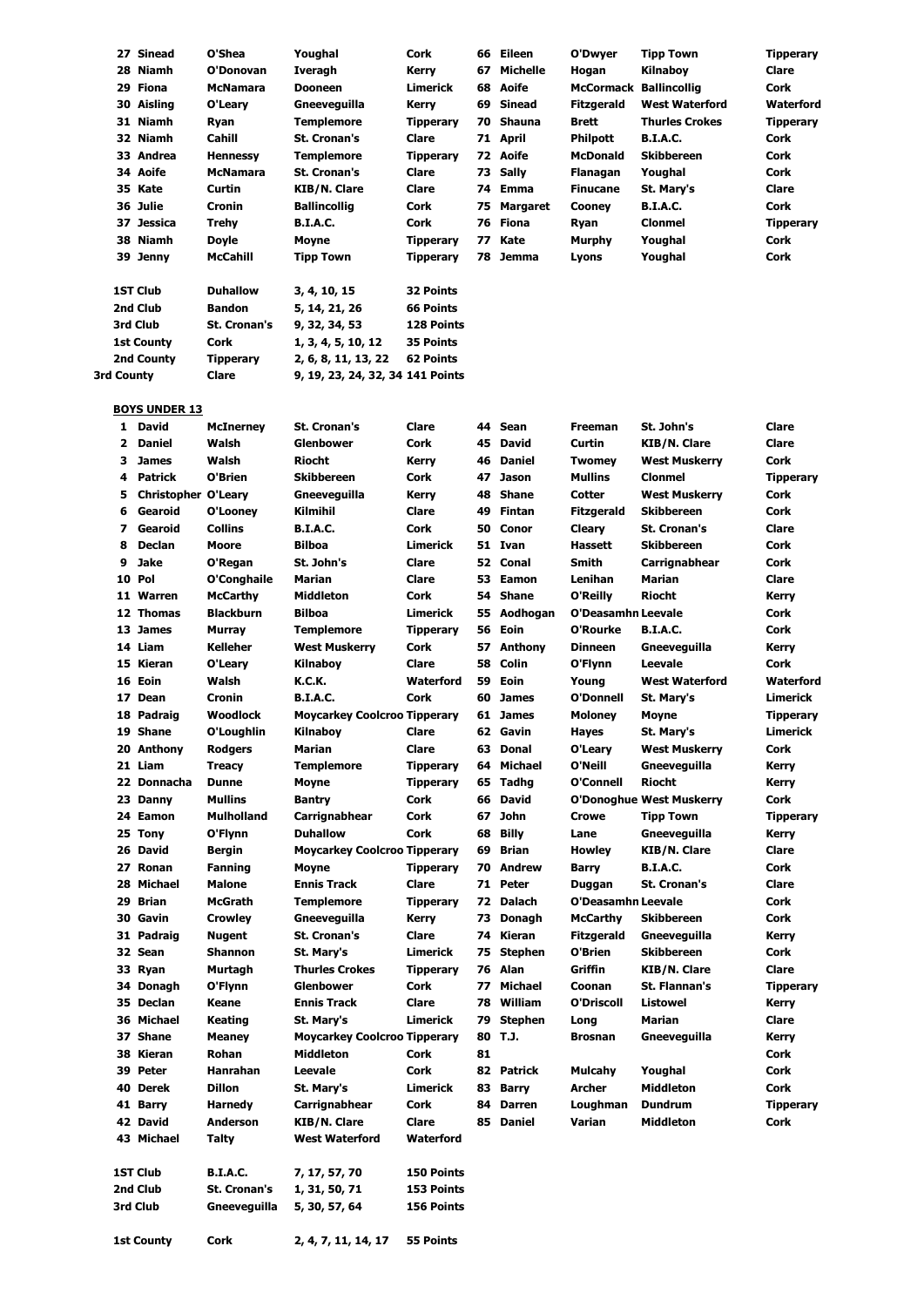| 2nd County | Clare            | 1, 6, 9, 10, 15, 19<br>60 Points |
|------------|------------------|----------------------------------|
| 3rd County | <b>Tipperary</b> | 13, 18, 21, 22, 26, 2 127 Points |

### **GIRLS UNDER 15**

|    | <u>UIKLJ UNDER 15</u> |                              |                                     |                  |    |                   |                 |                          |                  |
|----|-----------------------|------------------------------|-------------------------------------|------------------|----|-------------------|-----------------|--------------------------|------------------|
| 1  | Sinead                | <b>Moloney</b>               | St. Mary's                          | Clare            | 27 | Roisin            | <b>Crowe</b>    | <b>KIB/N. Clare</b>      | Clare            |
| 2  | Emma                  | O'Neill                      | <b>Ballincollig</b>                 | <b>Cork</b>      | 28 | Lisa              | <b>Collins</b>  | Leevale                  | <b>Cork</b>      |
| 3  | <b>Siobhan</b>        | Ryan                         | <b>Templemore</b>                   | <b>Tipperary</b> | 29 | Lara              | <b>Bourke</b>   | <b>Templemore</b>        | <b>Tipperary</b> |
| 4  | <b>Jenney</b>         | <b>Hurley</b>                | <b>West Waterford</b>               | Waterford        | 30 | <b>Stacey</b>     | Lyons           | <b>West Waterford</b>    | <b>Waterford</b> |
| 5. | Emma                  | <b>Fanning</b>               | Moyne                               | <b>Tipperary</b> | 31 | <b>Joanne</b>     | <b>Hamilton</b> | <b>Skibbereen</b>        | <b>Cork</b>      |
| 6  | <b>Shannon</b>        | <b>Doyle</b>                 | <b>Thurles Crokes</b>               | <b>Tipperary</b> | 32 | <b>Denise</b>     | Ryan            | <b>Clonmel</b>           | <b>Tipperary</b> |
| 7  | <b>Eilis</b>          | O'Brien                      | <b>Skibbereen</b>                   | <b>Cork</b>      | 33 | <b>Jacqueline</b> | Woods           | <b>St. Cronan's</b>      | Clare            |
| 8  | Ella                  | <b>Stapleton</b>             | <b>Templemore</b>                   | <b>Tipperary</b> | 34 | <b>Niamh</b>      | Looby           | <b>West Waterford</b>    | Waterford        |
| 9  | <b>Niamh</b>          | <b>Berkery</b>               | <b>Bilboa</b>                       | Limerick         | 35 | Lorna             | <b>Dunne</b>    | <b>Thurles Crokes</b>    | <b>Tipperary</b> |
|    | 10 Grainne            | <b>Dinneen</b>               | Gneeveguilla                        | Kerry            | 36 | Ann               | <b>Griffin</b>  | <b>KIB/N. Clare</b>      | <b>Clare</b>     |
|    | 11 Ciara              | Griffin                      | Gneeveguilla                        | Kerry            | 37 | <b>Rebecca</b>    | <b>McNamara</b> | <b>St. Cronan's</b>      | <b>Clare</b>     |
|    | 12 Mairead            | <b>Roche</b>                 | <b>Bandon</b>                       | Cork             | 38 | <b>Claire</b>     | <b>Hayes</b>    | <b>Skibbereen</b>        | Cork             |
|    | 13 Rachel             | <b>Marrinan</b>              | St. Mary's                          | Clare            | 39 | Johannah          | O'Sullivan      | <b>Skibbereen</b>        | <b>Cork</b>      |
|    | 14 Claire             | O'Brien                      | <b>Ballincollig</b>                 | Cork             | 40 | Joanne            | Shanahan        | <b>Skibbereen</b>        | <b>Cork</b>      |
|    | 15 Aoife              | <b>Donnellan</b>             | Kilmihil                            | Clare            | 41 | Rebecca           | <b>McEvoy</b>   | <b>Belgooly</b>          | <b>Cork</b>      |
|    | 16 Julia              | <b>Buest</b>                 | <b>West Waterford</b>               | Waterford        | 42 | <b>Cleo</b>       | Reddan          | <b>KIB/N. Clare</b>      | <b>Clare</b>     |
|    | 17 Sinead             | <b>McNamara</b>              | <b>St. Cronan's</b>                 | Clare            | 43 | Lisa              | <b>Colbert</b>  | Carrignabhear            | <b>Cork</b>      |
|    | 18 Jane               | <b>Kennedy</b>               | <b>Moycarkey Coolcroo Tipperary</b> |                  | 44 | Ciara             | O'Dwyer         | <b>West Waterford</b>    | <b>Waterford</b> |
|    | 19 Catherine          | <b>Shannon</b>               | <b>KIB/N. Clare</b>                 | Clare            | 45 | <b>Jessica</b>    | O'Brien         | Carrignabhear            | <b>Cork</b>      |
|    | 20 Patricia           | <b>Sutton</b>                | <b>St. Flannan's</b>                | <b>Tipperary</b> | 46 | Aoibhne           |                 | McElhinney Carrignabhear | <b>Cork</b>      |
|    | 21 Laura              | <b>Crowley</b>               | <b>Ballincollig</b>                 | <b>Cork</b>      | 47 | <b>Roisin</b>     | O'Neill         | <b>Ballincollig</b>      | <b>Cork</b>      |
|    | 22 Jacqueline         | <b>Hughes</b>                | <b>Thurles Crokes</b>               | <b>Tipperary</b> | 48 | Ciara             | Lynch           | <b>Bandon</b>            | <b>Cork</b>      |
|    | 23 Bridget            | <b>Houlihan</b>              | <b>St. Cronan's</b>                 | Clare            | 49 | <b>Tara</b>       | <b>Rynne</b>    | <b>KIB/N. Clare</b>      | <b>Clare</b>     |
|    | 24 Niamh              | Whyte                        | <b>Clonmel</b>                      | <b>Tipperary</b> | 50 | <b>Fiona</b>      | O'Leary         | <b>Ballincollig</b>      | <b>Cork</b>      |
|    | 25 Eilish             | <b>Fitzpatrick</b>           | Gneeveguilla                        | Kerry            |    | 51 Laura          | <b>Bowen</b>    | <b>Belgooly</b>          | Cork             |
|    | 26 Brid               | <b>Stapleton</b>             | <b>Templemore</b>                   | <b>Tipperary</b> |    |                   |                 |                          |                  |
|    | <b>1ST Club</b>       | <b>Templemore</b>            | 3, 8, 26, 29                        | <b>66 Points</b> |    |                   |                 |                          |                  |
|    | 2nd Club              | West Waterford 4, 17, 30, 44 |                                     | <b>84 Points</b> |    |                   |                 |                          |                  |
|    | 3rd Club              | <b>Ballincollig</b>          | 2, 14, 21, 47                       | 84 Points        |    |                   |                 |                          |                  |
|    | <b>1st County</b>     | <b>Tipperary</b>             | 3, 5, 6, 8, 9, 20                   | 60 Points        |    |                   |                 |                          |                  |
|    | 2nd County            | <b>Cork</b>                  | 2, 7, 12, 14, 21, 28                | 84 Points        |    |                   |                 |                          |                  |
|    | 3rd County            | <b>Clare</b>                 | 1, 13, 15, 17, 19, 23 88 Points     |                  |    |                   |                 |                          |                  |
|    |                       |                              |                                     |                  |    |                   |                 |                          |                  |

**BOYS UNDER 15**

| 1  | <b>Finbar</b>  | Horgan                | <b>Clonmel</b>                      | <b>Tipperary</b> | 29 | Fergal          | <b>Smithwick</b>  | <b>Marian</b>             | Clare            |
|----|----------------|-----------------------|-------------------------------------|------------------|----|-----------------|-------------------|---------------------------|------------------|
| 2  | <b>James</b>   | <b>Maher</b>          | <b>Templemore</b>                   | <b>Tipperary</b> | 30 |                 |                   |                           | Waterford        |
| з  | <b>Sean</b>    | O'Flynn               | <b>Ennis Track</b>                  | Clare            | 31 | Colin           | O'Sullivan        | Carrignabhear             | <b>Cork</b>      |
| 4  | <b>David</b>   | <b>Tobin</b>          | <b>Thurles Crokes</b>               | <b>Tipperary</b> | 32 | <b>Shane</b>    | <b>Hackett</b>    | <b>Moycarkey Coolcroo</b> | <b>Tipperary</b> |
| 5  | Eoin           | <b>Talty</b>          | St. John's                          | Clare            | 33 | <b>Fionn</b>    | <b>Baird</b>      | Youghal                   | Cork             |
| 6  | <b>Richard</b> | <b>McCarthy</b>       | <b>North Cork</b>                   | <b>Cork</b>      | 34 | <b>Philip</b>   | <b>Burns</b>      | <b>Belgooly</b>           | <b>Cork</b>      |
| 7  | Glyn           | Egan                  | <b>Kenmare</b>                      | Kerry            | 35 | Kevin           | Rohan             | <b>Middleton</b>          | Cork             |
| 8  | <b>James</b>   | Keane                 | <b>Listowel</b>                     | <b>Kerry</b>     | 36 | Dean            | Looby             | <b>Clonmel</b>            | <b>Tipperary</b> |
| 9  | <b>Danny</b>   | O'Donovan             | <b>Skibbereen</b>                   | <b>Cork</b>      | 37 | <b>Michael</b>  | Cronin            | Youghal                   | <b>Cork</b>      |
| 10 | <b>Bill</b>    | <b>Corbett</b>        | Youghal                             | Cork             | 38 | <b>Jonathan</b> | <b>Doyle</b>      | <b>Clonmel</b>            | <b>Tipperary</b> |
| 11 | Ray            | <b>Molonev</b>        | <b>Marian</b>                       | Clare            | 39 | <b>Kevin</b>    | <b>Moore</b>      | <b>Dundrum</b>            | <b>Tipperary</b> |
| 12 | <b>Thomas</b>  | Ouinn                 | <b>Templemore</b>                   | <b>Tipperary</b> | 40 | Martin          | <b>Sheehan</b>    | <b>Marian</b>             | Clare            |
| 13 | <b>Bill</b>    | <b>Twomey</b>         | <b>Glenbower</b>                    | <b>Cork</b>      | 41 | Ian             | <b>Chisholm</b>   | Leevale                   | <b>Cork</b>      |
| 14 | Darragh        | O'Connell             | <b>Listowel</b>                     | Kerry            | 42 | Mark            | <b>Fitzgerald</b> | <b>Marian</b>             | Clare            |
|    | 15 Adrian      | <b>Fitzpatrick</b>    | St. Mary's                          | Clare            | 43 | Mark            | Early             | <b>West Waterford</b>     | Waterford        |
|    | 16 Patrick     | <b>Palmer</b>         | <b>West Waterford</b>               | Waterford        | 44 | <b>David</b>    | <b>Cleary</b>     | <b>KIB/N. Clare</b>       | Clare            |
| 17 | mIchael        | <b>Malone</b>         | <b>KIB/N. Clare</b>                 | Clare            | 45 | <b>Jason</b>    | Greene            | <b>Marian</b>             | Clare            |
| 18 | <b>Denis</b>   | <b>Finn</b>           | <b>Duhallow</b>                     | <b>Cork</b>      | 46 | <b>Jeremy</b>   | <b>Kelleher</b>   | Gneeveguilla              | <b>Kerry</b>     |
| 19 | Conal          | O'Deasumhnaig Leevale |                                     | <b>Cork</b>      | 47 | Hugh            | <b>O'Mahonev</b>  | <b>West Waterford</b>     | Waterford        |
|    | 20 Colm        | <b>Nolan</b>          | <b>Clonmel</b>                      | <b>Tipperary</b> | 48 | <b>Chris</b>    | <b>Power</b>      | <b>Clonmel</b>            | <b>Tipperary</b> |
|    | 21 Shane       | <b>Delaney</b>        | <b>Templemore</b>                   | <b>Tipperary</b> | 49 | <b>Shane</b>    | Ryan              | <b>Dundrum</b>            | <b>Tipperary</b> |
| 22 | <b>John</b>    | <b>Bergin</b>         | <b>Moycarkey Coolcroo Tipperary</b> |                  | 50 | <b>Shane</b>    | <b>Sexton</b>     | <b>KIB/N. Clare</b>       | Clare            |
| 23 | Cian           | <b>Smith</b>          | Carrignabhear                       | Cork             | 51 | Cian            | <b>Williams</b>   | <b>Middleton</b>          | Cork             |
|    | 24 Michael     | Carney                | <b>Emerald</b>                      | <b>Limerick</b>  | 52 | Adrian          | <b>Cleary</b>     | <b>St. Cronan's</b>       | <b>Clare</b>     |
|    | 25 Matthew     | Ryan                  | Moyne                               | <b>Tipperary</b> | 53 | Alan            | Walsh             | <b>Listowel</b>           | Kerry            |
| 26 | Liam           | <b>Higgins</b>        | <b>Middleton</b>                    | Cork             | 54 | Colm            | <b>Porter</b>     | <b>Middleton</b>          | Kerry            |
| 27 | <b>Thomas</b>  | <b>Flynn</b>          | <b>KIB/N. Clare</b>                 | Clare            | 55 | Raymond         | Kelly             | Youghal                   | <b>Cork</b>      |
|    | 28 Mark        | <b>Shanahan</b>       | <b>Templemore</b>                   | <b>Tipperary</b> | 56 | <b>Richard</b>  | <b>Fogarty</b>    | <b>Leevale</b>            | <b>Cork</b>      |
|    | 1st club       | <b>Templemore</b>     | 1, 20, 36, 38                       | <b>63 Points</b> |    |                 |                   |                           |                  |
|    | 2nd club       | Marian                | 11, 29, 40, 42                      | 122 Points       |    |                 |                   |                           |                  |